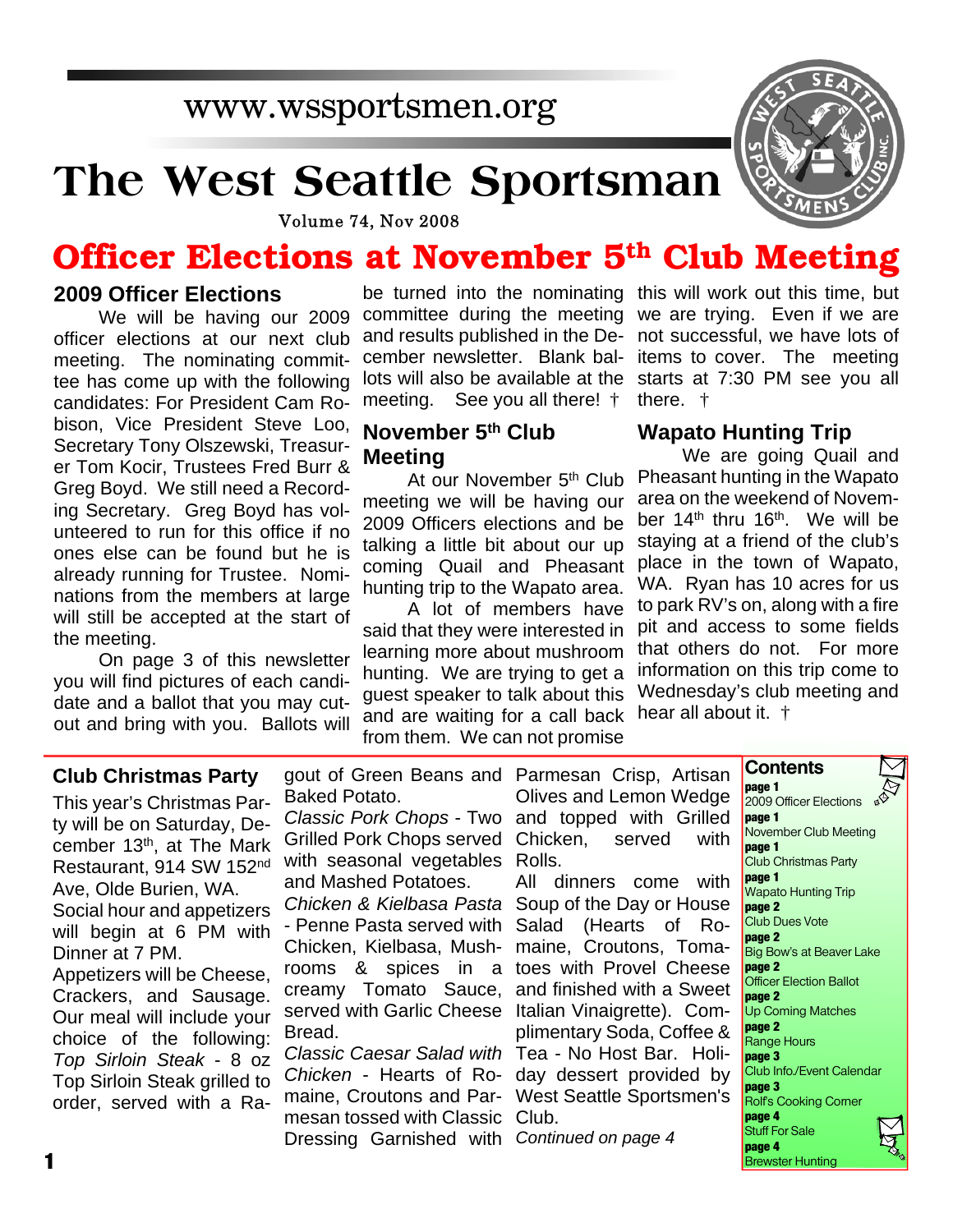### **Club Dues Vote**

In order to continue with our daily business of running the club, the Board of Directors has recommended a dues increase. Based on increased costs from supplies to insurance the Board has recommended increasing the dues from \$25.00 per year to \$35.00 per year. We have prepared the following chart to show where your dues are

going and why we need to increase them. We will be voting on the dues increase at the November Club meet-

### **Big Bow's At Beaver Lake**

OLYMPIA - Anglers will soon have an opportunity to catch lunker trout in Beaver Lake near Issaquah, thanks to the release of about 1,800 hatchery rainbows weighing between 3 to 5 pounds each.

The Washington Department of Fish and Wildlife (WDFW) is scheduled to release the fish during the week of Nov. 3. The trout were part of an educational display at WDFW's Issaquah Hatchery.

Beaver Lake is best fished by small boat, although anglers also can be successful fishing from shore, said Chad Jackson, inland fish biologist for WDFW.

The lake's access site is most easily reached by way of East Beaver Lake Drive Southeast, off Southeast 24th Street in the city of

**Up coming Small bore & Air Matches**<br>Nov 1-2 Olympia State Indoor Int'l 3-P C

Dec 6 Olympia JOARC (West)<br>Dec 13 West Seattle Air Pistol & Sta

Nov 8 West Seattle Air Pistol & Standard Pistol Match<br>Nov 15 Puvallup JORC (West) Puyallup JORC (West)<br>Olympia JOARC (West)

Dec 13 West Seattle Air Pistol & Standard Pistol Match Jan 10 West Seattle Air Pistol & Standard Pistol Match

Mar 14 West Seattle Air Pistol & Standard Pistol Match



ing on Wednesday the 5<sup>th</sup>. †

Sammamish. Parking for vehicles and boat trailers is limited, and a valid WDFW vehicle access permit must be easily visible in or on vehicles parked at the access site. See, http://wdfw.wa.gov/wlm/vup/ for more information about vehicle access permits.

Beaver Lake is one of several! westside lowland lakes open to fishing year-round. Internal combustion " boat engines are prohibited on the! lake. All anglers 15 years of age and older are required to have a valid fishing license. The daily bag limit is five fish, and bait anglers must keep the first five trout they catch.

Anglers are advised to check the sport fishing rules pamphlet, which is! available on WDFW's website at http://wdfw.wa.gov/fish/regs/fishregs .htm †

State Indoor Int'l 3-P Championship (West)

Air Pistol & Standard Pistol Match

### **Range Hours and Activity** Monday - Small Bore - 6 PM

Tuesday - Fall Pistol League Wednesday - Juniors - Call Fred Burr at 206-935-4883 for information. Cost: Adult members \$2.00, nonmembers \$4.00, Juniors \$1.00.

**Ballot WSSC 2009 Officer Elections** Vote for one in each position except Trustee vote for two.

\_\_\_\_\_\_\_\_\_\_\_\_\_\_\_\_\_\_\_\_\_\_\_\_\_

\_\_\_\_\_\_\_\_\_\_\_\_\_\_\_\_\_\_\_\_\_\_\_\_\_

\_\_\_\_\_\_\_\_\_\_\_\_\_\_\_\_\_\_\_\_\_\_\_\_\_

\_\_\_\_\_\_\_\_\_\_\_\_\_\_\_\_\_\_\_\_\_\_\_\_\_

\_\_\_\_\_\_\_\_\_\_\_\_\_\_\_\_\_\_\_\_\_\_\_\_\_

\_\_\_\_\_\_\_\_\_\_\_\_\_\_\_\_\_\_\_\_\_\_\_\_\_

\_\_\_\_\_\_\_\_\_\_\_\_\_\_\_\_\_\_\_\_\_\_\_\_\_

\_\_\_\_\_\_\_\_\_\_\_\_\_\_\_\_\_\_\_\_\_\_\_\_\_

**President** Cam Robison

Write in

Write in

Write in

Write in

Write in

Write in

Write in

Write in

Fred Burr Greg Boyd

**Treasurer** Tom Kocir

**Secretary**

**Vice President** Steve Loo

Tony Olszewski

**Recording Secretary**

**Trustee (Vote for 2)**

Volume 74, Nov 2008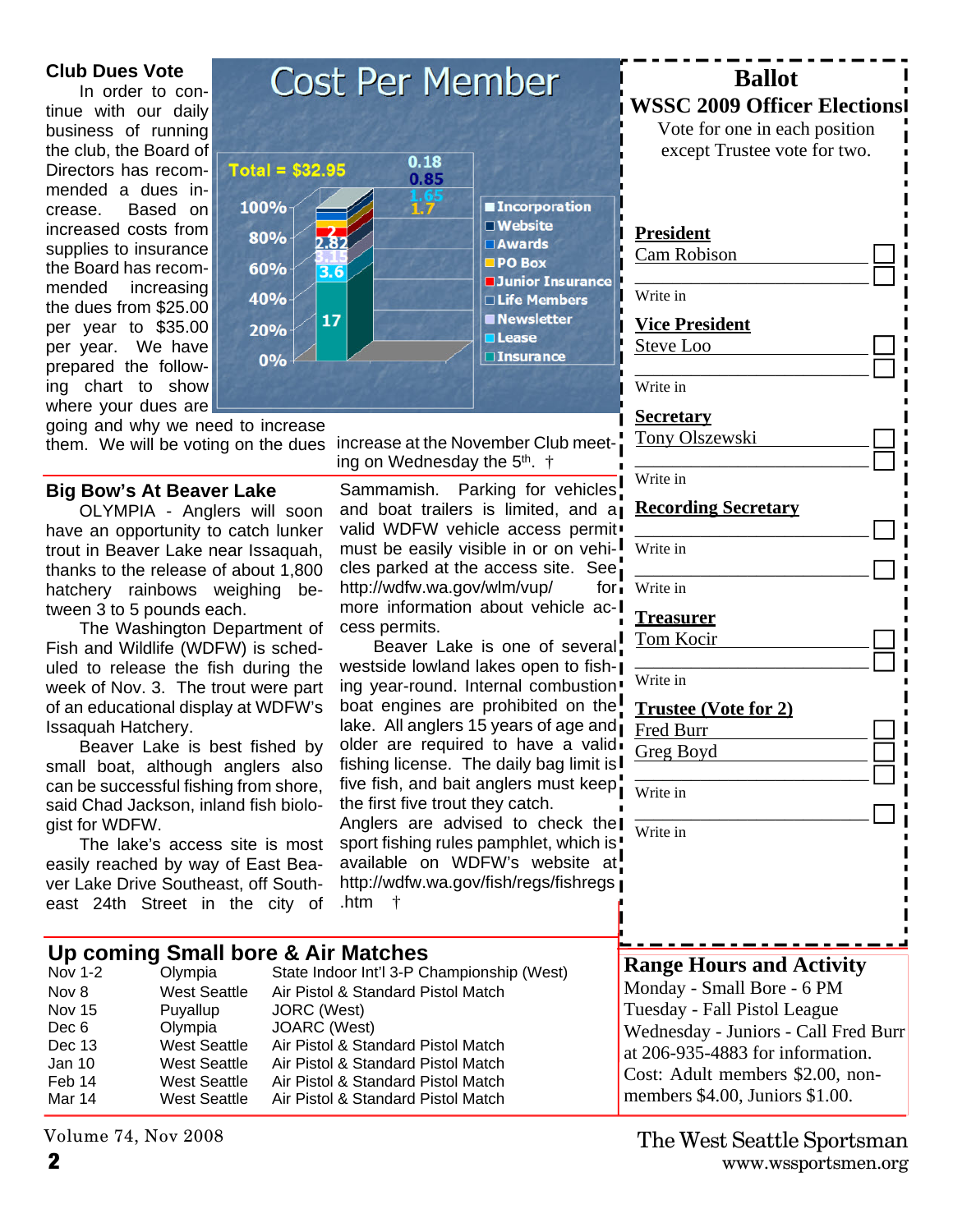### **The West Seattle Sportsmen's Club Sponsors of the Roger Dahl Rifle Training Range**

| President – Greg Boyd      | 206-965-9629 | Steve Loo                           |              | <b>Fred Burr</b> |
|----------------------------|--------------|-------------------------------------|--------------|------------------|
| Vice Pres. – Roz Mascio    | 206-937-3614 | Jerry Mascio                        | 206-937-3614 | Ernie Fre        |
| Secretary – Tony Olszewski | 425-226-5643 | Cam Robison                         | 206-431-8337 | Frank No         |
| Treasurer – Fred Burr      | 206-935-4883 |                                     |              |                  |
| Rec. Sec. – Richard George |              | Contact us at: info@wssportsmen.org |              |                  |

**OFFICERS TRUSTEES LIFE TIME MEMBERS**

Cam Robison 206-431-8337 Frank Novito



Contact us at: info@wssportsmen.org

**Beer-Battered Fish Events Calendar** *Prep Time: 10 min Total Time: 14 min* Nov 5th - Club Meeting/2009 2. Mix remaining ingre-*Makes: 4 servings* Officer Elections dients with hand beat-Nov 14th-16th - Wapato Vegetable oil er until smooth. (If Pheasent/Quail 1 lb fish fillet or 1 lb uncooked batter is too thick, stir Hunt peeled deveined large shrimp, in additional beer, 1 Nov 19th - Board Meeting thawed if frozen Dec 13<sup>th</sup> - Club Christmas tablespoon at a time, 3 to 4 tablespoons Original Bis- Party until desired consistency.) Dip fish quick® mix into batter, letting excess drip into 1 cup Original Bisquick® mix If you have any ideas for probowl. 1/2 cup beer grams to have at the club meet-3. Fry fish about 2 minutes on each 1 egg ings or any good outing ideas side or until golden brown; drain. 1/2 teaspoon salt let one of the Officers or Trustees know. You may contact us Serve hot and, if desired, with tartar 1. Heat oil (1 1/2 inches) in heavy at: info@wssportsmen.org sauce. saucepan or deep fryer to 350ºF. High Altitude (3500-6500 ft) Heat oil Lightly coat fish with 3 to 4 tableto 330ºF to 335ºF. † spoons Bisquick mix. **New MEMBERSHIP APPLICATION** Renewal **WEST SEATTLE SPORTSMEN'S CLUB** Date I, Washington, being interested in the propagation and conservation of game birds, game animals, and fish in the State of Washington, do hereby apply for membership in the WEST SEATTLE SPORTSMEN'S CLUB and tender herewith the sum of \$\_\_\_\_\_\_\_\_\_ in payment of one year's dues. "I solemnly swear that I will abide by the Constitution and By-Laws of the West Seattle Sportsmen's Club and help in its up-building and I will not willfully disobey the Game Laws wherever I fish or hunt. I will always be a true sportsman both in the field and to my brother members at all times. If you would like to Signed receive the Club Street Address\_\_\_\_\_\_\_\_\_\_\_\_\_\_\_\_\_\_\_\_\_\_\_\_\_\_\_\_\_\_\_ newsletter by email check here.  $City$   $City$   $Zip$ Phone **Example 2**, Email Recommended by  $\Box$ (New Only) Volume 74, Nov 2008

www.wssportsmen.org **3** The West Seattle Sportsman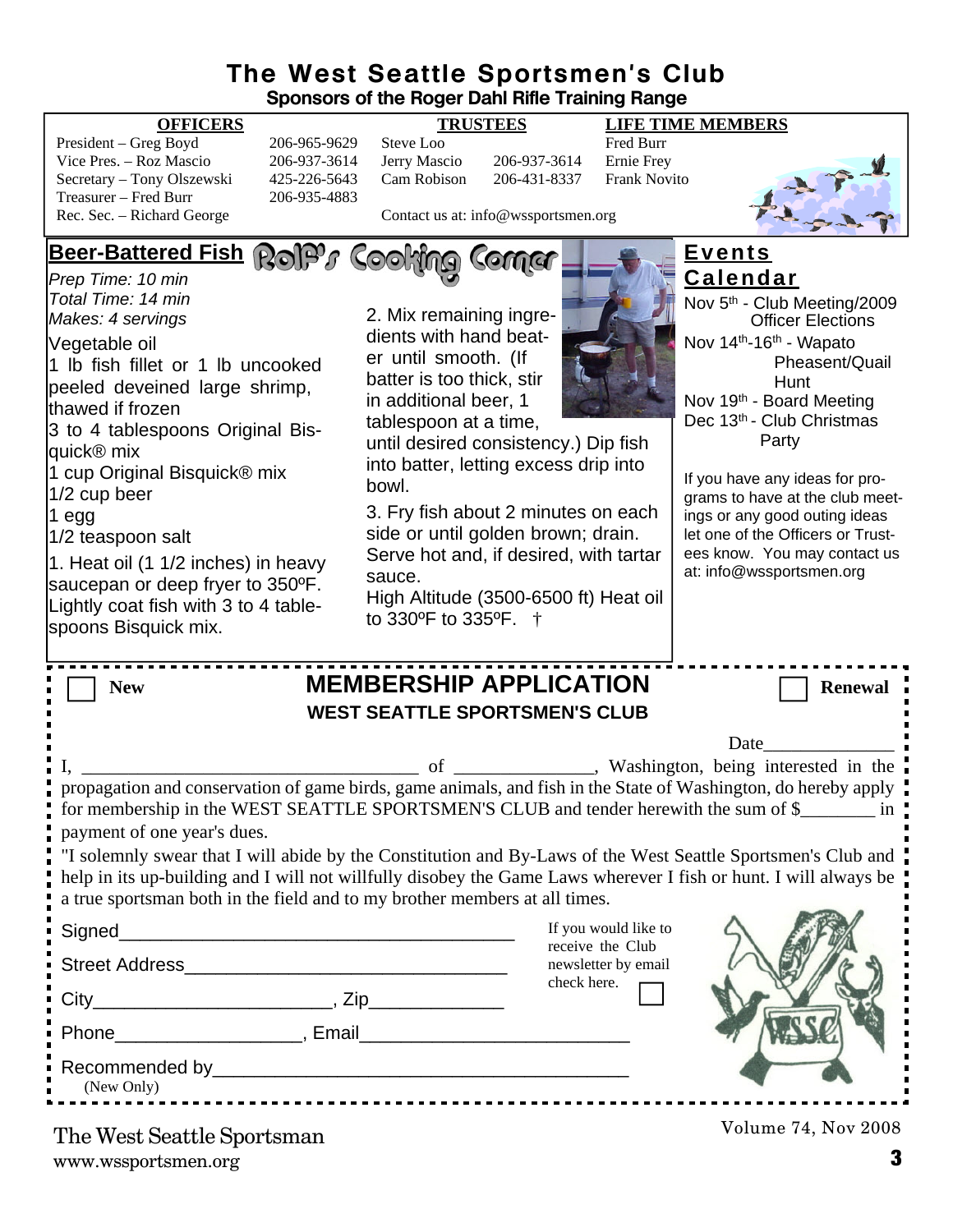**4**

### **Stuff For Sale**



**For Sale** - Club Logo items  $\mathbf{F}$ available; hats \$15.00, shirts and other items available too. Contact Tony at the club meetings, by email at secretary@wssportsmen.org or by phone at 425-226-5643.

If you have something you would like to list in this section please send an email to "info@westseattlesportsmen.org" listing the item or items you would like to sell, the price, and your contact information. Put "Stuff For Sale" in the Subject line of your email. Keep in mind that this comes out only once a month. In order to be listed in the coming month's newsletter you will need to have your ad emailed to us no later than the 20<sup>th</sup> of the prior month.....†

### **Club Christmas Party Continued from** Volume 74, Nov 2008 *page 1*

The price will be \$30.00 per person; this includes meal, taxes and gratuity.

Please reply with payment no later than Friday, December  $5<sup>th</sup>$  as we must give the Restaurant a firm number of people coming then. Make checks payable to WSSC and mail to West Seattle Sportsmen's Club, P.O. Box 16258, Seattle, WA 98116, or you may pay in person at the club meeting, or at the range on one of the open shooting nights by giving your check or money to Fred Burr.

We will be having a gift exchange similar to last years. If you wish to participate bring a gift worth \$10.00 or so to contribute to Santa's bag. You will be given a random number, which will be the order you get to pick your prize in. Only those that bring a gift will receive one. All who came last year will remember what fun we had with this! I hope to see you all there. †

### **Brewster Hunting**

A small group of us went hunting in Brewster a couple weeks ago, with not much in the way of luck. We saw very few birds and shot even less. We only managed to come back with 2 Quail for our efforts. We did manage to bring back a lot of apples and pears, not what we went for, but at least it was something. On the plus side the weather was great and we all had a good time.

This year we went well after the Season opener. Next year I think we will go back to going on opening weekend. †



The West Seattle Sportsmen's Club P.O. Box 16258 Seattle, WA 98116

**First Class Mail**